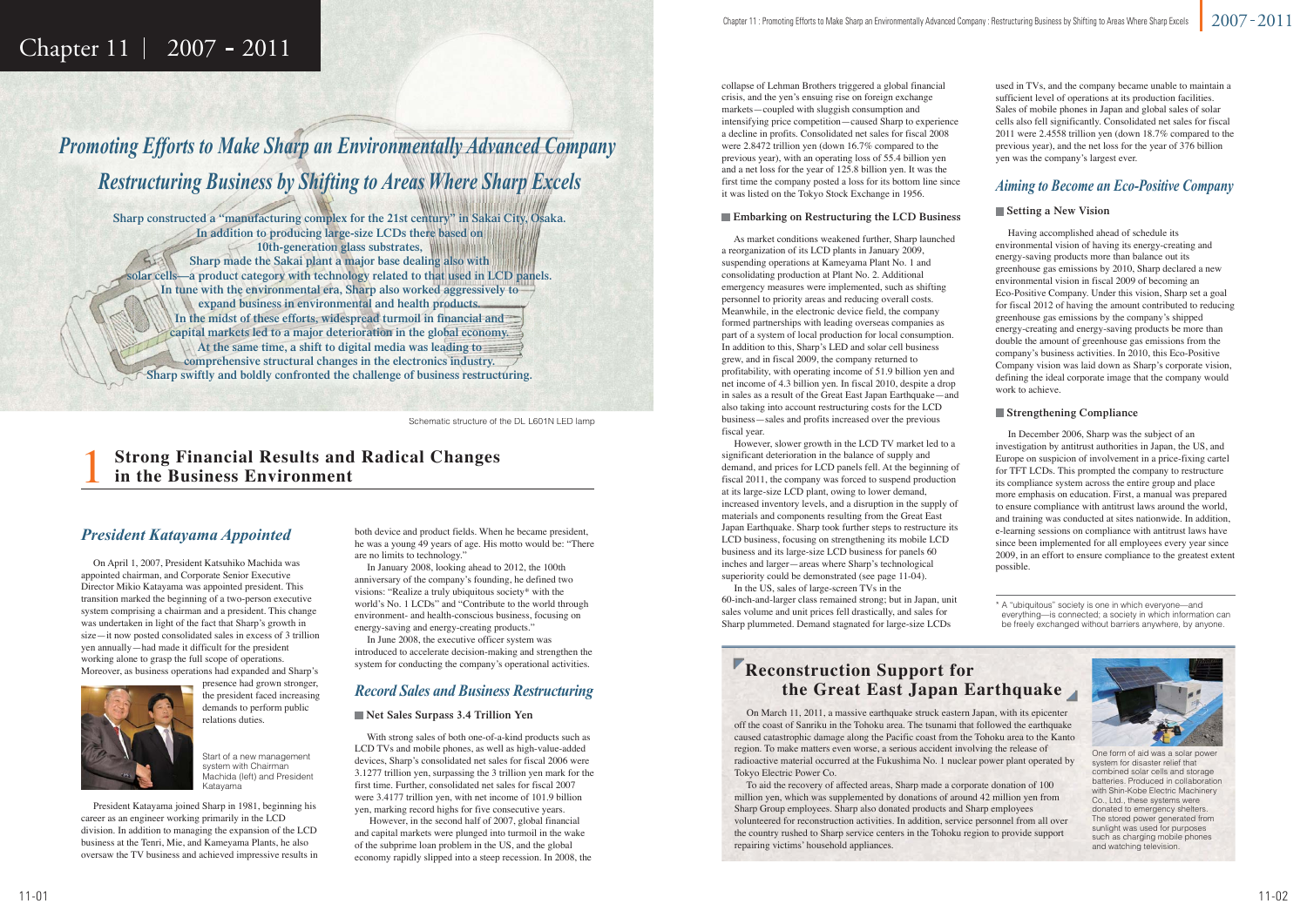### *Construction of Green Front Sakai*



Aerial view of Green Front Sakai (as of 2011). The area within the dashed lines and the rooftop solar panels are conceptual renderings showing the appearance when finally completed.

Ceremony to mark the first shipment of LCD panels from the plant (October 16, 2009)

# 2 **Developing the LCD TV and Large-Size LCD Business**

### *Unceasing Business Innovation*

 Replacement purchases driven by the home appliance Eco-Point system (see page 11-08) and migration to digital terrestrial broadcasting produced a boom in domestic sales of flat-panel TVs: in 2010, industry-wide shipments in Japan increased by 84.9% compared to the previous year. Sharp met market demand by expanding and upgrading its production systems and broadening its product lineup. However, a rebound effect occurred in 2011 when the boom came to an end, and demand quickly cooled.

City and Osaka Prefecture: it prompted employment growth and development of infrastructure such as roads, and it had a ripple effect on local industry.

 Sharp named the new manufacturing complex "Green Front Sakai." The name was intended to convey Sharp's intention to foster a more eco-conscious society by producing LCD panels and solar cells—products with outstanding environmental performance—in an environmentally friendly facility. Steps were taken to put energy conservation into practice to the greatest extent possible. For example, all on-site lighting (approximately 100,000 units) would be in the form of LED lamps.

 The solar cell plant at Green Front Sakai became operational on March 29, 2010.



LC-40F5 40-inch wall-mounted installation (2011)

#### **Boom and Bust in the Japanese Flat-Panel TV Market**

 In the midst of intensifying competition in the LCD TV market, structural reforms in the LCD business moved forward.

 On August 31, 2009, Sharp contributed to a new sixth-generation LCD panel production project in Nanjing, China. Sharp provided production technology to Nanjing CEC-PANDA LCD Technology Co., Ltd.—an LCD business company established by the City of Nanjing and the Nanjing China Electronics Panda Group Corporation—and sold sixth-generation production equipment incorporating state-of-the-art production technology from Kameyama Plant No. 1. Sharp also agreed to cooperate with production, which began in May 2011.

#### **Order Received for LCD Panel Production Project in China**

 In 2011, the supply of LCD panels of the sizes used in mass-market TVs far exceeded demand. In response, Sharp launched a strategy of concentrating on high-resolution mobile LCDs and 60-inch-plus large-size LCDs, both of which were growth areas for business.

 First, Sharp took steps to shift its production systems from LCDs of the size used in mass-market TVs to small and mid-size LCDs for use in mobile devices. At the Kameyama Plant, production equipment for CG-Silicon LCDs was introduced at Plant No. 1, while Plant No. 2 shifted to producing mobile LCD panels by upgrading its production lines to manufacture IGZO LCDs.

 At the same time, Sharp also moved to prioritize production of 60-inch-plus large-size panels. The market for these panels was growing, and the strengths of the Sakai Plant could be used to full advantage in their production. They were also supplied for use in digital signage and other commercial applications. In 2011, Sharp introduced 70- and 80-inch LCD TVs in the US market, accelerating the company's large-size LCD panel strategy.

### **Strengthening Mobile LCDs and 60-Inch-Plus Large LCDs**

 The Freestyle AQUOS made its debut in June 2011 as a product intended to generate new demand in anticipation of

#### **LCD TVs That Are Portable and Can Be Placed Anywhere**

 In July 2007, Sharp announced that it would develop a cluster of state-of-the-art plants—hailed as a "manufacturing complex for the 21st century"—that would accommodate companies from a variety of industries based in Sakai City, Osaka Prefecture. It was conceived as a production facility that would adopt the vertically integrated production system used at the Kameyama Plant—where LCD TVs were produced start-to-finish—and move it further upstream. The complex would incorporate associated infrastructure facilities, along with the manufacturing plants of materials and equipment providers. The designated site for the complex was approximately 1.27 million  $m^2$  in area, almost four times the size of the Kameyama Plant.

#### **Small and Mid-Size LCDs Using IGZO (practical application)**

developed technology



 Here, Sharp built the Sakai Plant, a production facility for both energy-saving LCD panels and energy-creating solar cells. The fact that TFT LCD panels and thin-film solar cells were both based on the same thin-film technology meant that there was potential for the horizontal deployment of production technologies. It also meant that infrastructure facilities could be shared, thereby delivering improvements in both production efficiency and investment efficiency. The LCD panel plant was the first in the world to adopt 10th-generation glass substrates  $(2,880 \text{ mm} \times 3,130 \text{ m})$ mm in size), and it began mass production of large-size panels sized 40 inches and larger.

 On April 1, 2009, Sharp Display Products Corporation (SDP) was established as a production company for LCDs. SDP took over the LCD panel plant from Sharp via a corporate divestiture, and on December 29, 2009, SDP accepted an investment from Sony Corporation and became

a joint venture of the two companies.

 On October 1, 2009, the LCD panel plant became operational with an investment of approximately 380 billion yen. The plant served to energize the local economy in Sakai





#### **LCD business areas that Sharp is targeting areas**

changes in the market environment. The lineup included 20 to 60-inch models introduced sequentially, featuring a compact design and a separate display section and tuner unit. These models could be placed wherever the user wanted to view them—even mounted on a wall.





### **Sharp's Unique LCD Technologies (2007–2011)**

LCD panels for use in TVs required larger sizes and higher resolutions, as well as technologies for better contrast, to enable viewers to enjoy impressive images. Small and mid-size LCDs for mobile phones and other devices demanded thinner profiles, lighter weight, lower power consumption, and higher display performance. Sharp responded by developing new technologies to meet these needs.

### **108-Inch LCD**

In 2007, Sharp developed an LCD TV with a screen size of 1,344 mm vertically × 2,386 mm horizontally. In June 2008, this TV was introduced as an LCD monitor for business and commercial applications.

#### **New Mobile Advanced Super-V LCD**

In 2007, Sharp developed a display for small- and medium-size LCDs that offered image quality approaching that of AQUOS TVs. The new display featured a contrast ratio of 2000:1 and a viewing angle of 176°.

### **Double-Speed Advanced Super-V LCD**

Incorporated into the AQUOS R Series in 2007, this LCD panel supported 120 frames-per-second playback (i.e., 120 Hz) by generating an intermediate image between adjacent frames in TV broadcast content (frame interpolation). Viewers could enjoy smooth action, even for fast-moving scenes.

#### **Mega-Contrast Advanced Super-V LCD**

Incorporated into the AQUOS X Series in 2008, this technology achieved a contrast ratio of more than 1,000,000:1. LED backlights were driven independently for each RGB color to deliver deep, rich blacks.



#### **UV2A Technology**

This photo-alignment technology enabled precise control of the alignment of liquid crystal molecules, delivering high contrast, fast response speeds, energy savings, and greater production efficiency. Sharp introduced this technology to LCD production in 2009.

#### **Four-Primary-Color Technology**

Sharp added yellow (Y) to the traditional red (R), green (G), and blue (B) primary colors of the pixels in the LCD. Images benefit from the vivid rendering of colors such as brilliant gold.

### **Ultra-High Resolution LCD**

In 2006, Sharp developed an ultra-high resolution LCD with approximately 8.84 million pixels—over four times the number of pixels in the full HD format. In 2011, Sharp developed an 85-inch Super Hi-Vision (ultra-high definition) LCD with 33 million pixels—16 times higher resolution than full HD.

In 2011, Sharp achieved high resolution, high image quality, and low power consumption using oxides of indium (In), gallium (Ga), and zinc (Zn) as the material of the TFT in the LCD panel.

Note: Four-primary-color technology is Sharp's own color reproduction system for LCDs and differs from the three-primary-color concept of light and color.

Conventionaltechnology

> LC-60LV3 AQUOS using four-primary-color technology (2010)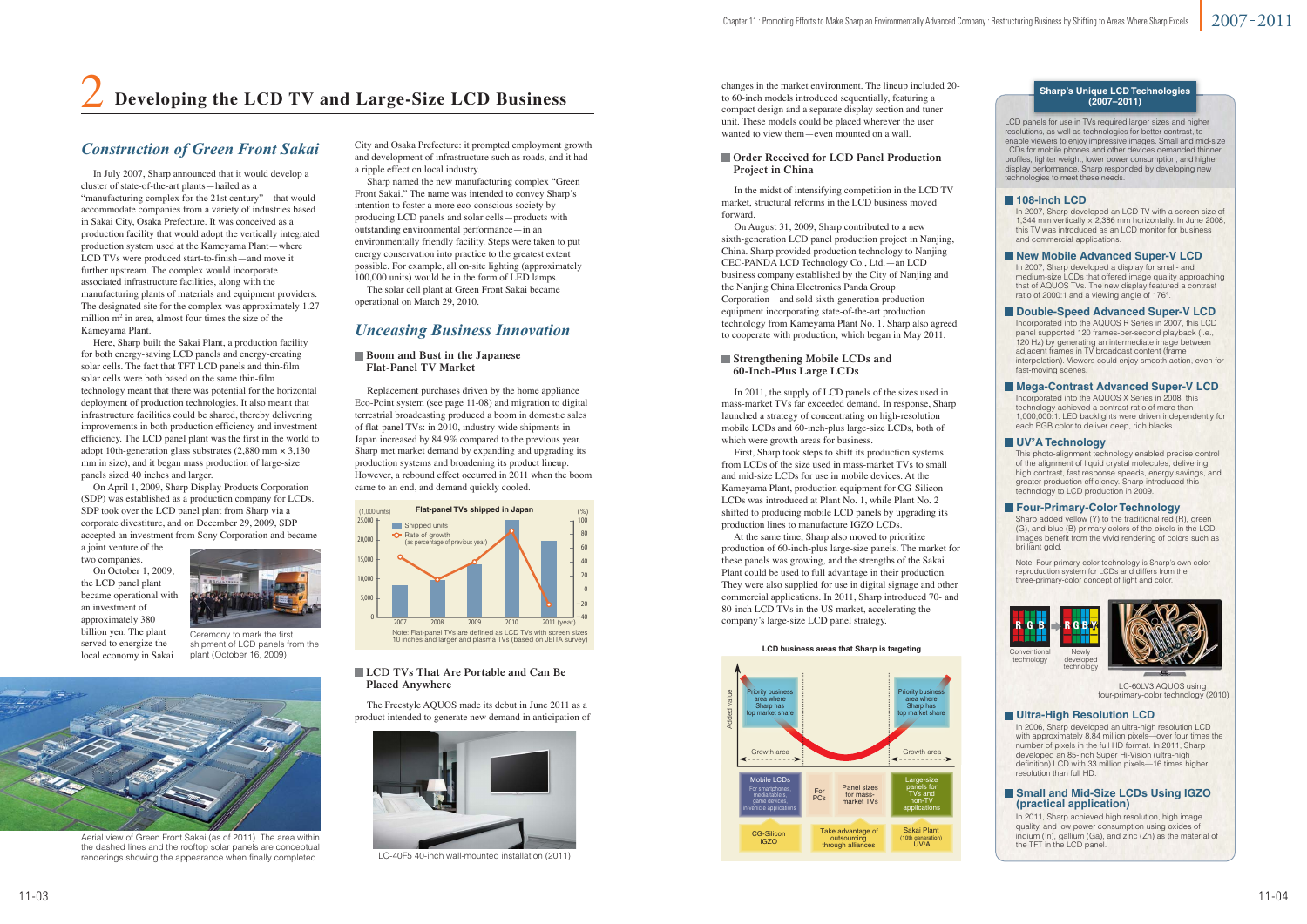### *Renewable Energy Attracts Attention*

Solar power plant constructed in southern Italy

In a Blacksolar PV cell, the silver electrode and copper wiring are directly connected, and the line width is thicker, reducing the loss of generated power (schematic diagram)



Using a media tablet to operate home appliances

 Global interest in renewable energy was increasing. In Europe, adoption of feed-in tariffs (FIT) was widespread, particularly in Germany; and in the US, a Green New Deal policy was announced that would create jobs by increasing the energy-saving efficiency of government facilities and by increasing the use of alternative energy. As a result, the market for solar cells expanded in a single stroke.

 In Japan, an accident occurred at the Fukushima No. 1 nuclear power plant as a result of the Great East Japan Earthquake, and in August 2011, the Law Concerning Special Measures for Renewable Energy was passed. Under the law, power companies were mandated to buy electricity derived from renewable energy sources such as wind or solar for a certain period of time at a fixed price. The widespread adoption of solar photovoltaic power generation subsequently attracted significant attention.

 As solar cells had become a topic of intense interest, Sharp was recognized with an IEEE Milestone in 2010 for the company's achievements in the commercialization and industrialization of solar cells from 1959 to 1983. This recognition represented high praise for Sharp's contribution to the solar cell industry, with products for applications ranging from lighthouses and space satellites to residential power generation systems.



### *Aiming to Become a Total Solution Company*

 The expansion of the solar cell market prompted the entry into the market of European, American, and Chinese manufacturers. Global competition immediately intensified.

 In 2008, Sharp announced a new policy direction for its solar cell business. The goal was to achieve solar power generating costs on a par with conventional power generation—that is, "grid parity"—and to generate new revenue by becoming a total solar power solution company.

 Becoming a "total solution company" entailed a departure from being a simple solar cell manufacturer and an expansion of business along the entire value chain of solar power generation. It encompasses building production equipment in-house for solar cells and modules; constructing power plants; providing maintenance for solar facilities; and running an IPP\* business. By acquiring leading partners in Europe, the US, and Asia, Sharp actively worked to expand its business along these lines (see table below).

### *Technologies and Production of Thin-Film and Crystalline Solar Cells*

 Looking toward achieving grid parity, Sharp strengthened its initiatives for technological development and production of both thin-film and crystalline silicon solar cells.

 For thin-film solar cells, Sharp introduced the NA-8501P crystalline thin-film solar module in 2005. This module utilized crystalline thin-film tandem solar cells based on a proprietary structure that combined amorphous silicon and crystalline thin-film silicon technologies. It achieved a conversion efficiency 1.5 times greater than conventional amorphous silicon modules.

### 3**Developing the Solar Cell Business Encompassing the Entire Value Chain**

 To expand production, Sharp added a new production line at the Katsuragi Plant in 2008. This line produced second-generation thin-film solar cells that used large glass substrates (1,000 mm  $\times$  1,400 mm) that were equivalent to 2.7 times the previous size. In 2010, the company also built a new factory at Green Front Sakai.

### *Developing an Energy Solutions Business*

 Expectations for alternative energy were running high among the general public. There was intense interest not only in how to capture solar power, but also in how to store it and utilize it efficiently.



Crystalline thin-film tandem solar cells use a dual-layer cell structure to generate electricity from sunlight over a wide range of wavelengths (schematic diagram)

 As a core technology for managing energy in residential solar power systems, Sharp developed the home energy management system (HEMS). This system controls appliances and equipment in the home and, by making use of information technology and sensors, enables even greater power savings without compromising comfort. To serve as a proof-of-concept laboratory for this idea, Sharp constructed the Sharp Eco House at Green Front Sakai. This experimental house uses a solar power system large enough to meet the electricity needs of a typical household.

 In June 2011, Sharp began using the Eco House to test technologies that minimize power consumption and ensure the comfort of living spaces. Tremendous interest was generated in using the HEMS to connect Sharp's latest energy-saving appliances via a network, making it possible to use media tablets and AQUOS LCD TVs to graphically represent the power consumption of each device. This visual depiction was anticipated to change residents' awareness of energy conservation and result in greater energy savings. Here, in the future, Sharp also plans to test technologies for optimally controlling the power consumption of home appliances and equipment; technologies for linking solar cells and storage batteries; and energy-saving technologies that harness the ability of certain home appliances and devices to use solar-generated DC power directly, without the need to convert it to AC power.

 In 2010, in the field of crystalline solar cells, Sharp succeeded in developing Blacksolar—a new high-efficiency single-crystal solar cell. Mass production began at Green Front Sakai the following year. The new cell offered unprecedented performance capabilities. It increased the amount of light gathered by using a back contact structure that eliminated electrodes on the light-exposed surface. Further advances were also made in improving power generation on residential roof surfaces. Sharp's Roofit design system made efficient use of available rooftop installation space regardless of the shape or size of the roof.



State-of-the-art thin-film solar cell plant at 3Sun (Catania, Sicily, Italy)

| Business expansion aiming to make Sharp a total solar power solution company |          |                                        |                                                             |                                                                                                                                                        |  |  |  |
|------------------------------------------------------------------------------|----------|----------------------------------------|-------------------------------------------------------------|--------------------------------------------------------------------------------------------------------------------------------------------------------|--|--|--|
| <b>Business Area</b>                                                         | Country  | Date Established                       | <b>Major Collaboration Partner</b>                          | <b>Specific Business Details</b>                                                                                                                       |  |  |  |
| <b>IPP</b> business                                                          | Italy    | <b>July 2010</b>                       | <b>EGP</b><br>(Enel Green Power S.p.A.)                     | Established Enel Green Power & Sharp Solar Energy S.r.l. (ESSE),<br>a joint venture company<br>Constructed solar power plant in Altomonte, Italy       |  |  |  |
| Production of solar cells<br>and modules                                     | Italy    | <b>July 2010</b>                       | <b>EGP, STMicroelectronics</b><br>(STMicroelectronics N.V.) | Established 3Sun S.r.l., a joint venture company<br>Constructed thin-film solar cell plant in Catania, Sicily, Italy                                   |  |  |  |
| Power plant construction                                                     | Thailand | <b>July 2010</b>                       | <b>NED (Natural Energy</b><br>Development Co., Ltd.)        | Constructed solar power plant and supplied thin-film<br>solar modules and peripheral systems                                                           |  |  |  |
| Maintenance                                                                  | Thailand | March 2011                             |                                                             | Established Sharp Solar Maintenance Asia Co., Ltd. (SSMA)<br>for inspection and maintenance services                                                   |  |  |  |
| Developer                                                                    | US       | November 2010<br>(date of acquisition) |                                                             | Acquired Recurrent Energy, LLC as a wholly owned subsidiary<br>Developed and sold solar power plants in collaboration<br>with electric power utilities |  |  |  |



\* An IPP (independent power producer) builds power generation facilities and sells the generated electric power.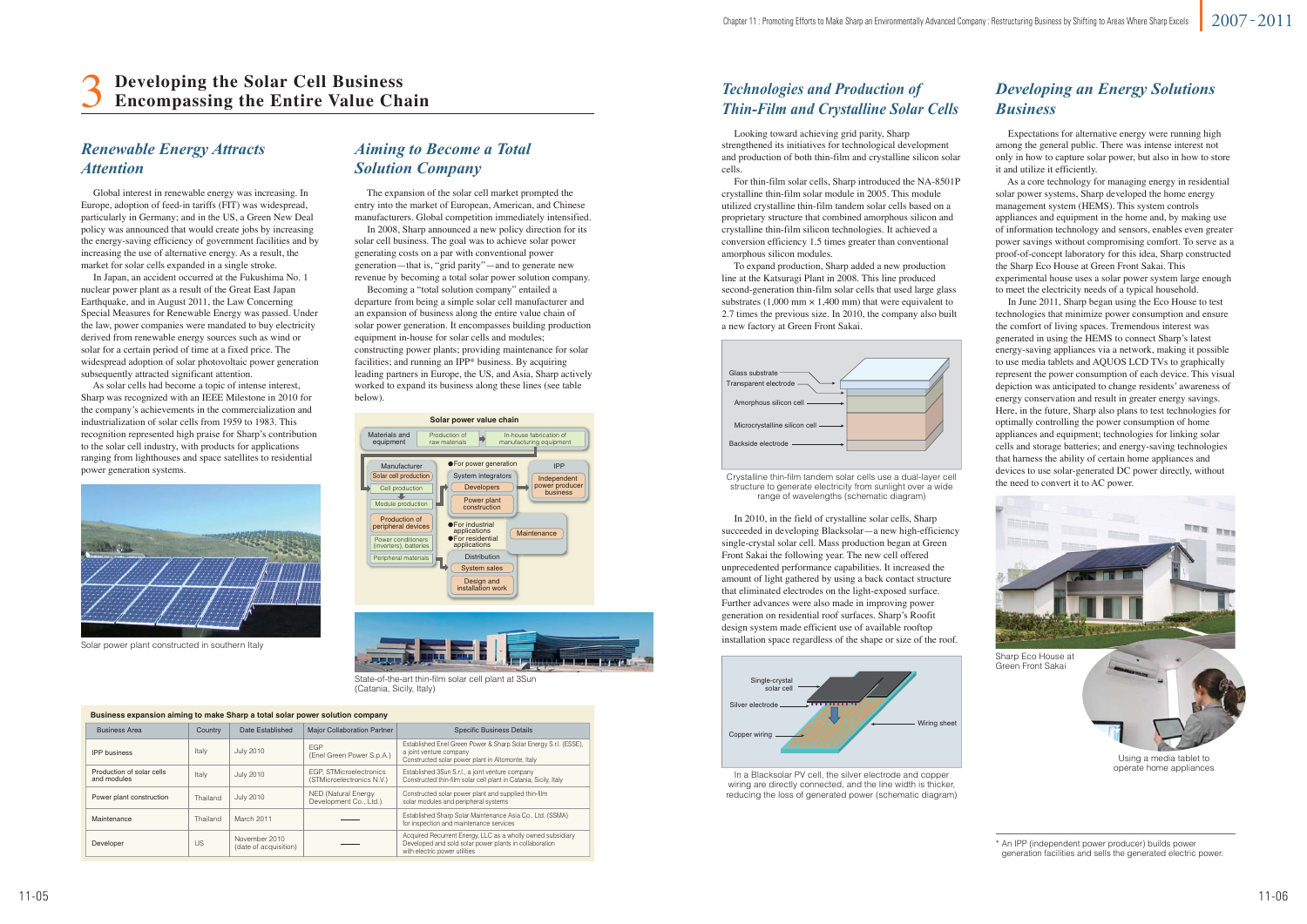### *Products Contributing to Health and the Environment*



PCI generator lineup for home use, ranging from portable personal devices to models for spaces up to 23 m<sup>2</sup> in area (February 2012)



Initial models of the GALAPAGOS tablets, dedicated readers for Sharp's e-bookstore service. EB-W51GJ 5.5-inch model (left) and EB-WX1GJ 10.8-inch model

Sharp aimed to generate new demand with the 80-inch PN-L802B touchscreen LCD monitor. It gave this large display the nickname BIG PAD in Japan. (January 2012)

## **Consistent Efforts Focused on the Environment and Solutions**

### **Establishing the Health and Environment Systems Group**

 In April 2008, Sharp took the constructive step of eliminating the Appliance Systems Group and establishing the Health and Environment Systems Group. Responding to consumers' growing awareness of health and environmental issues—and taking advantage of Sharp's proprietary technologies, such as Plasmacluster Ion (PCI) technology, LED lighting technology, and superheated steam technology—the company worked to develop health- and environment-conscious products that were different from the simple home appliances of the past.

> With changes in the marketing techniques of telecom carriers leading to longer replacement cycles, sales of mobile phones in Japan took a downward turn beginning in fiscal 2008. Even in this environment, Sharp maintained its hold on the No. 1 market share for units shipped in Japan a position it held from fiscal 2005 until fiscal 2010\*3.

## *Pursuing an Aggressive Mobile Phone Strategy*

 Smartphone models from overseas manufacturers debuted in Japan in late 2008, following which smartphones spread rapidly. In this category, Sharp introduced models equipped with features popular in conventional handsets, including the Osaifu-Keitai mobile payment system, One-Seg mobile terrestrial digital TV function, and data transfer via infrared communications. In the first half of fiscal 2011, Sharp's 22.7% of the domestic smartphone market gave it the No. 1 ranking in terms of shipped units; the company would go on to finish No. 2 for the year\*3.

 In addition to mobile phone models developed for overseas markets such as Taiwan and Hong Kong, Sharp also began developing models for China in June 2008. The company expanded its lineup to include mid-range to high-end models.

### **Top Mobile Phone Market Share in Japan for Six Straight Years**

### **Development of Products Aimed at Corporate Customers**

 Sharp launched an e-book service in December 2010 and introduced two models of the GALAPAGOS, a dedicated e-reader tablet. The company also started a unique service that included automatic scheduled delivery of newspapers and magazines. In August 2011, Sharp released a special version of the tablet with high-speed Wi-Fi connectivity. At the same time, the responsibility for sales was shifted from Sharp to selected telecom carriers. In December, Sharp worked to further enhance the service by providing content such as videos and music.

### **Entering the e-Book Business**

### *Full-Scale Deployment of the Corporate Sales Business*

 In fiscal 2007, Sharp captured a dominant 43.9% share of the LCD TV market in Japan (based on Sharp research). Sales of AQUOS LCD TVs in particular received a further fillip in 2009, when the Japanese government enacted its Eco-Point program. This economic stimulus package used a system of incentives to encourage citizens to purchase energy-saving and eco-friendly home appliances such as air conditioners, refrigerators, and TVs compatible with digital broadcasting. However, when the home appliance portion of the Eco-Point program came to an end in March 2011, and when analog TV broadcasting ended in the summer of that year, sales and prices of flat-panel TVs plummeted. Sharp's domestic sales departments suffered a heavy blow.

 With government subsidies for residential solar power systems being cut in October 2005, Sharp Amenity Systems Corporation (SAS)—a seller and installer of solar power systems—was forced to scale back its operations. Beginning in November 2009, the feed-in tariff (power buyback) program was expanded and upgraded, and the residential market in Japan picked up again. However, expanding sales encouraged domestic and foreign manufacturers to enter the market, and Sharp found itself caught in a swirling vortex of intense competition.

### **Initiatives in the Japanese Corporate Market**

 Amid expectations that Japanese domestic demand for consumer electronics would shrink, Sharp worked to shift from traditional sales to consumers (B2C) to sales to corporations and government (B2B). In October 2008, Sharp renamed the OEM Sales Group—which comprised a corporate sales department and an OEM sales department the Corporate Sales Group. It pushed forward to build a structure to sell business solutions, centered on information displays, LED lighting, PCI products, and solar power systems.

### **Establishment of the Corporate Sales Group**

 In April 2011, Sharp moved to centralize the points of contact for major corporations by bringing Sharp Amenity Systems (SAS), Sharp Document Systems (SDS), and Sharp

### **Further Expansion of the B2B Business**

 In September 2008, Sharp introduced LED lighting for offices, factories, and commercial spaces, and in August 2009, LED lamps for the home. By bringing down costs and offering products at an attractive price, Sharp succeeded in generating new demand for LED lamps for home use and contributed to meeting demand for energy-saving products.

 Subsequently, in September 2010, Sharp introduced the industry's first LED ceiling lights for use as primary in-home lighting. These ceiling lights boasted a thin, beautiful design that emitted surface light uniformly. They also offered automatic dimming and color-adjustment functions that enabled users to save energy effortlessly and enjoy enhanced lifestyle rhythms.

### **Entering the LED Lighting Market**

 Sharp instigated an "academic marketing" approach in order to generate measurable data to promote its PCI products. In August 2008, Sharp announced that the effect of decomposing and eliminating viruses increased with higher concentrations of PCI<sup>\*1</sup>. Moreover, it was confirmed in February 2010 that high PCI concentrations provided the attractive added benefit of moisturizing the skin\*2.

 The first products to incorporate PCI-generating functions were air purifiers and air conditioners, but Sharp expanded its product lineup to include standalone PCI generators in October 2008.

 At the end of December 2010, cumulative sales of PCI generators and products equipped with PCI functions (including products from Sharp and other manufacturers) reached 30 million units.

### **Expanding the Plasmacluster Ion Business**

 Professional information displays continued to grow larger in size. In July 2008, Sharp introduced a 108-inch LCD monitor aimed at businesses. It was at the time the world's largest commercial display. In June 2010, Sharp announced a new product: a multi-display system that combined ultra-narrow-bezel 60-inch LCDs to achieve a single giant screen. Installation examples included a video wall inside the ticket gate of the Yaesu Central Exit of JR Tokyo Station, which comprised eighteen 60-inch units creating a 330-inch-equivalent screen; and an immersive video space attraction at the Huis Ten Bosch theme park in Nagasaki, which used 156 60-inch units. In September 2011, Sharp introduced a 70-inch touchscreen display that could also be used as an electronic whiteboard. The lineup was subsequently expanded to include 60- and 80-inch models.



 Sharp also put energy into placing MFPs in convenience stores. As of March 31, 2011, its installed base of approximately 18,000 units accounted for approximately 40% of convenience stores in Japan. In June 2011, Sharp moved to create new added value by allowing users to upload text, image, and photo data via the Internet and print it out at affiliated stores.

System Products (SSP)—subsidiaries formerly under the control of the Domestic Sales and Marketing Group—under the umbrella of the Corporate Sales Group. In a related move in September 2010, Sharp had established iDeep Solutions Corporation, a company that specialized in providing TeleOffice video- and web-conference systems.

 In 2008, Fuyo General Lease Co., Ltd. acquired a 65% interest in Sharp Finance Corporation. The synergy of know-how between the two companies strengthened the foundations of Sharp's leasing business and enhanced its ability to respond to customer needs.

\*2 Based on the rate of change in skin moisture after 60 minutes at an ion concentration of approximately 25,000 ions/cm<sup>3</sup> in a space approximately  $10 \text{ m}^2$  in area.

<sup>\*1</sup> Comparing the effects, after 10 minutes, of ion concentrations of approximately 7,000 ions/cm3 versus 50,000 ions/cm3 in an enclosed space with a volume of one cubic meter.

<sup>\*3</sup> Based on a market share survey by MM Research Institute, Ltd.